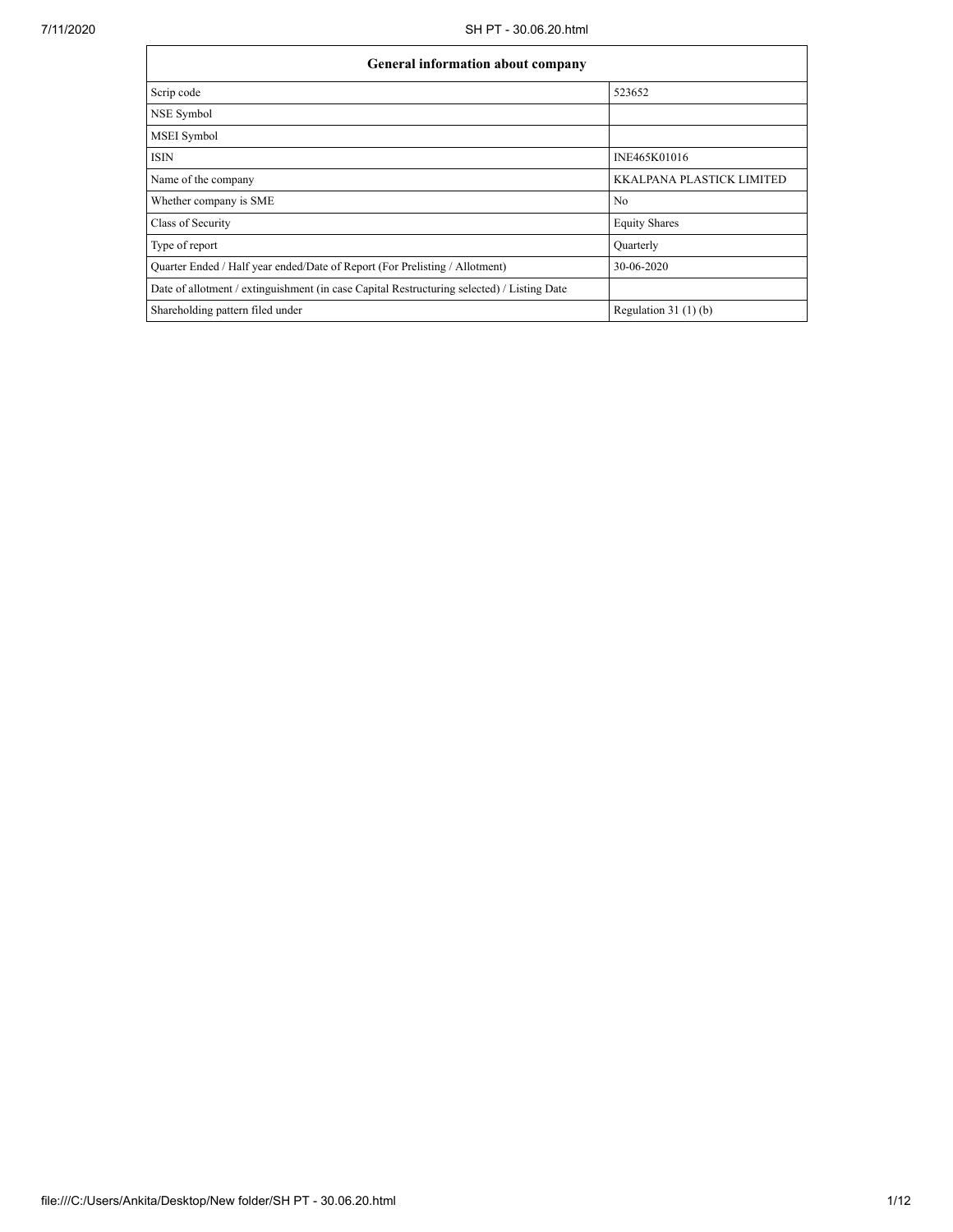|                | <b>Declaration</b>                                                                        |                |                                |                       |                             |  |  |  |  |  |
|----------------|-------------------------------------------------------------------------------------------|----------------|--------------------------------|-----------------------|-----------------------------|--|--|--|--|--|
| Sr.<br>No.     | Particular                                                                                | Yes/No         | Promoter and<br>Promoter Group | Public<br>shareholder | Non Promoter-<br>Non Public |  |  |  |  |  |
| $\mathbf{1}$   | Whether the Listed Entity has issued any partly paid up shares?                           | No             | N <sub>0</sub>                 | N <sub>0</sub>        | N <sub>0</sub>              |  |  |  |  |  |
| $\overline{2}$ | Whether the Listed Entity has issued any Convertible Securities<br>$\Omega$               | N <sub>o</sub> | No                             | N <sub>0</sub>        | N <sub>0</sub>              |  |  |  |  |  |
| 3              | Whether the Listed Entity has issued any Warrants?                                        | N <sub>0</sub> | No                             | N <sub>0</sub>        | N <sub>0</sub>              |  |  |  |  |  |
| $\overline{4}$ | Whether the Listed Entity has any shares against which<br>depository receipts are issued? | N <sub>0</sub> | No                             | N <sub>0</sub>        | N <sub>0</sub>              |  |  |  |  |  |
| 5              | Whether the Listed Entity has any shares in locked-in?                                    | N <sub>0</sub> | N <sub>0</sub>                 | N <sub>0</sub>        | N <sub>0</sub>              |  |  |  |  |  |
| 6              | Whether any shares held by promoters are pledge or otherwise<br>encumbered?               | N <sub>0</sub> | No                             |                       |                             |  |  |  |  |  |
| $\overline{7}$ | Whether company has equity shares with differential voting<br>rights?                     | N <sub>0</sub> | No                             | N <sub>0</sub>        | N <sub>o</sub>              |  |  |  |  |  |
| 8              | Whether the listed entity has any significant beneficial owner?                           | <b>Yes</b>     |                                |                       |                             |  |  |  |  |  |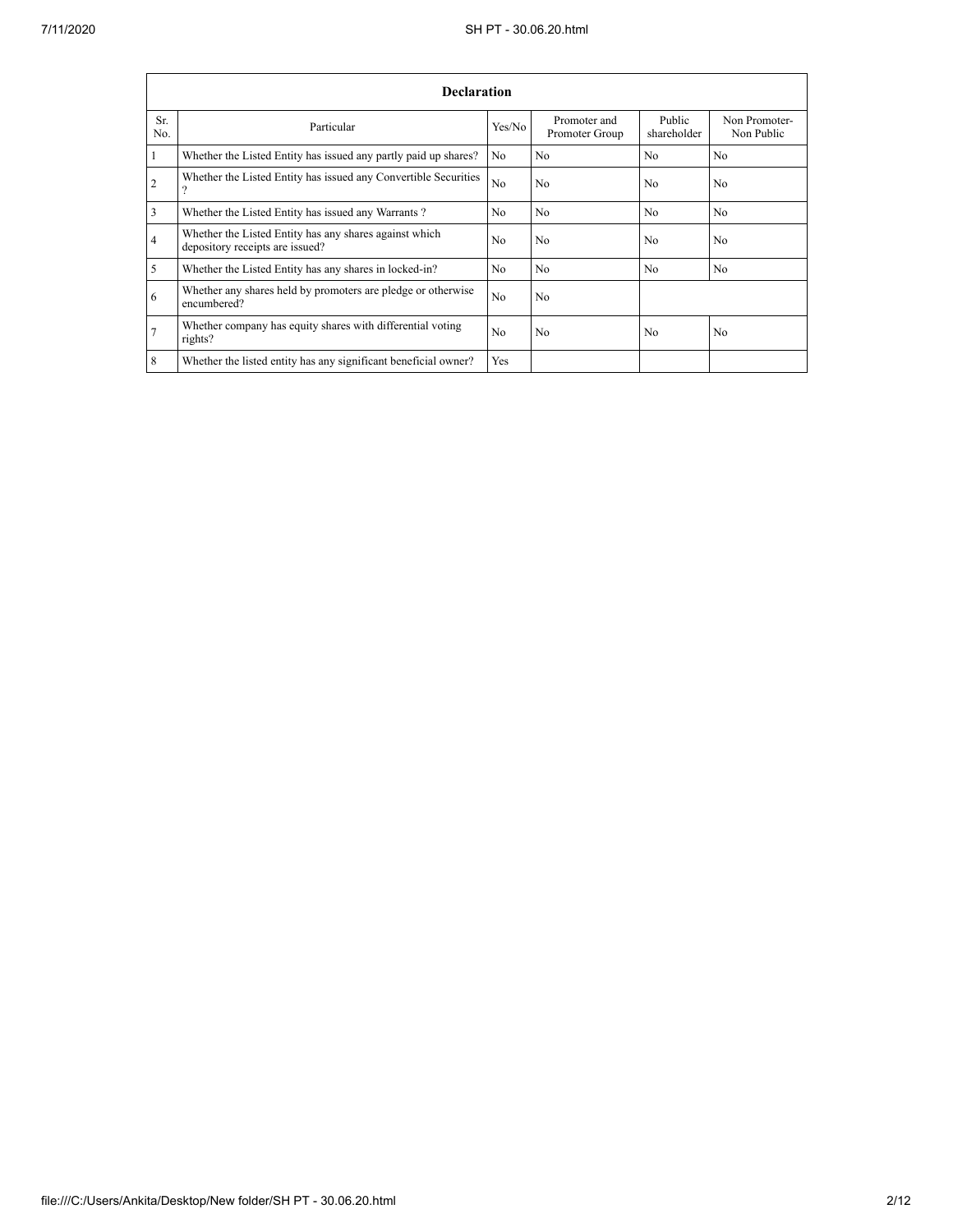|                   | Table I - Summary Statement holding of specified securities |                |                       |                      |                          |                                            |                                                                            |                                        |                                                                  |         |                     |  |
|-------------------|-------------------------------------------------------------|----------------|-----------------------|----------------------|--------------------------|--------------------------------------------|----------------------------------------------------------------------------|----------------------------------------|------------------------------------------------------------------|---------|---------------------|--|
|                   | Category<br>of<br>shareholder<br>(II)                       |                | Nos. Of               | No. of<br>fully paid | No. Of<br>Partly         | No. Of<br>shares                           | Total nos.<br>shares                                                       | Shareholding as a<br>% of total no. of | Number of Voting Rights held in each<br>class of securities (IX) |         |                     |  |
| Category<br>$($ I |                                                             | shareholders   | up equity             | paid-up<br>equity    | underlying<br>Depository | held (VII)<br>$= (IV) +$<br>$(V)$ + $(VI)$ | shares (calculated<br>as per SCRR, 1957)<br>(VIII) As a % of<br>$(A+B+C2)$ | No of Voting (XIV) Rights              |                                                                  |         | Total as a          |  |
|                   |                                                             | (III)          | shares<br>held $(IV)$ | shares<br>held(V)    | Receipts<br>(VI)         |                                            |                                                                            | <b>Class</b><br>eg: X                  | Class<br>eg:y                                                    | Total   | $%$ of<br>$(A+B+C)$ |  |
| (A)               | Promoter<br>$\&$<br>Promoter<br>Group                       | $\overline{2}$ | 4012235               |                      |                          | 4012235                                    | 72.57                                                                      | 4012235                                |                                                                  | 4012235 | 72.57               |  |
| (B)               | Public                                                      | 18453          | 1516300               |                      |                          | 1516300                                    | 27.43                                                                      | 1516300                                |                                                                  | 1516300 | 27.43               |  |
| (C)               | Non<br>Promoter-<br>Non Public                              |                |                       |                      |                          |                                            |                                                                            |                                        |                                                                  |         |                     |  |
| (C1)              | <b>Shares</b><br>underlying<br><b>DRs</b>                   |                |                       |                      |                          |                                            |                                                                            |                                        |                                                                  |         |                     |  |
| (C2)              | Shares held<br>by<br>Employee<br>Trusts                     |                |                       |                      |                          |                                            |                                                                            |                                        |                                                                  |         |                     |  |
|                   | Total                                                       | 18455          | 5528535               |                      |                          | 5528535                                    | 100                                                                        | 5528535                                |                                                                  | 5528535 | 100                 |  |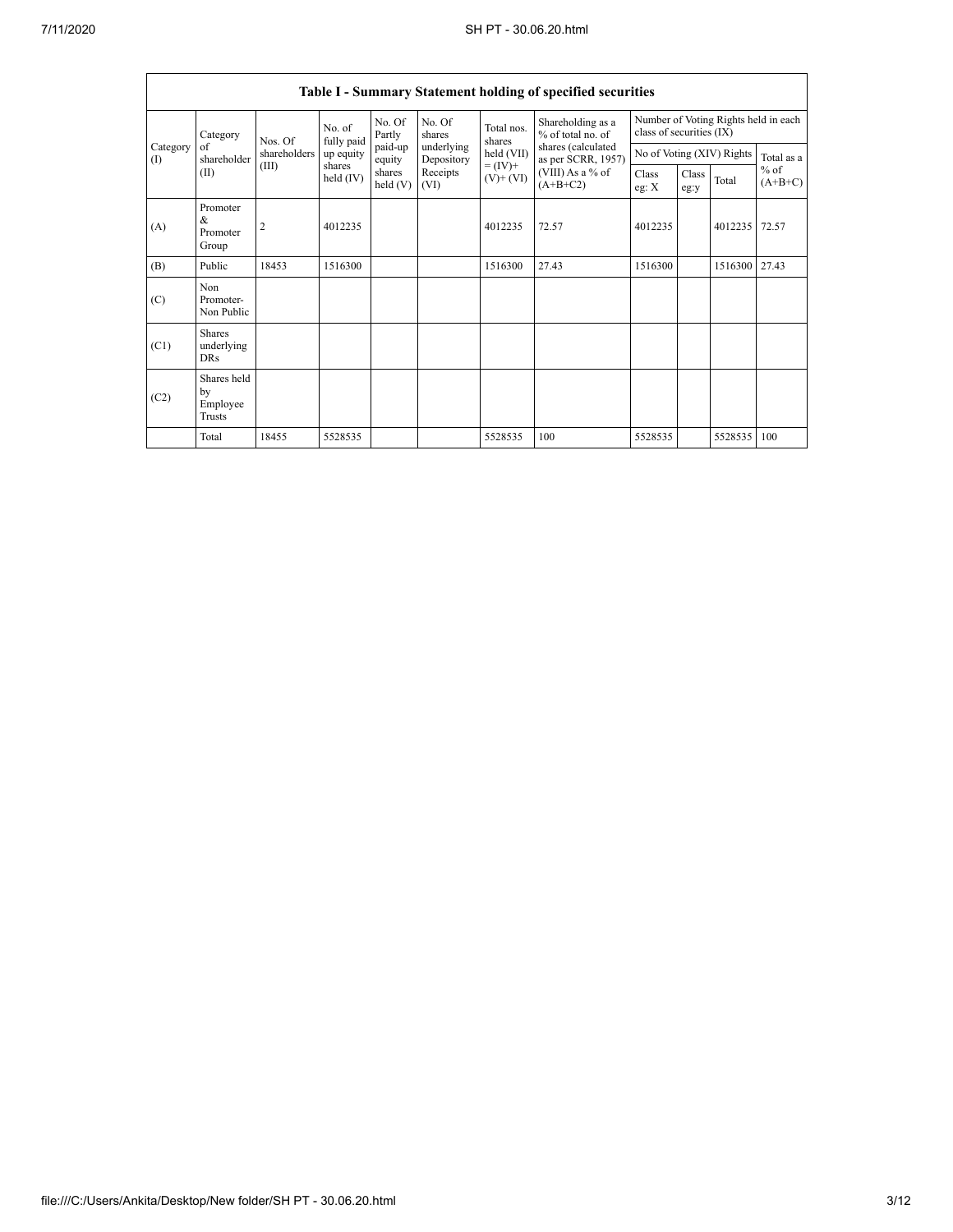|          |                                         |                                                                                                                                                                  |                                                  |                                                                                            | Table I - Summary Statement holding of specified securities                        |                                                  |            |                                                                               |                                |                                       |
|----------|-----------------------------------------|------------------------------------------------------------------------------------------------------------------------------------------------------------------|--------------------------------------------------|--------------------------------------------------------------------------------------------|------------------------------------------------------------------------------------|--------------------------------------------------|------------|-------------------------------------------------------------------------------|--------------------------------|---------------------------------------|
| Category | Category<br>of<br>shareholder<br>(II)   | No. Of<br>No. of<br>Shares<br><b>Shares</b><br>Underlying<br>Underlying<br>Outstanding<br>Outstanding<br>convertible<br>Warrants<br>securities<br>$(X_i)$<br>(X) |                                                  | No. Of Shares<br>Underlying<br>Outstanding<br>convertible                                  | Shareholding, as a %<br>assuming full<br>conversion of<br>convertible securities ( | Number of<br>Locked in<br>shares (XII)           |            | Number of<br><b>Shares</b><br>pledged or<br>otherwise<br>encumbered<br>(XIII) |                                | Number of<br>equity shares<br>held in |
| (1)      |                                         |                                                                                                                                                                  | securities and<br>No. Of<br>Warrants (Xi)<br>(a) | as a percentage of<br>diluted share capital)<br>$(XI) = (VII)+(X) As a %$<br>of $(A+B+C2)$ | N <sub>0</sub><br>(a)                                                              | As a<br>$%$ of<br>total<br>Shares<br>held<br>(b) | No.<br>(a) | As a<br>$%$ of<br>total<br><b>Shares</b><br>held<br>(b)                       | dematerialized<br>form $(XIV)$ |                                       |
| (A)      | Promoter<br>$\&$<br>Promoter<br>Group   |                                                                                                                                                                  |                                                  |                                                                                            | 72.57                                                                              |                                                  |            |                                                                               |                                | 4012235                               |
| (B)      | Public                                  |                                                                                                                                                                  |                                                  |                                                                                            | 27.43                                                                              |                                                  |            |                                                                               |                                | 200665                                |
| (C)      | Non<br>Promoter-<br>Non Public          |                                                                                                                                                                  |                                                  |                                                                                            |                                                                                    |                                                  |            |                                                                               |                                |                                       |
| (C1)     | Shares<br>underlying<br><b>DRs</b>      |                                                                                                                                                                  |                                                  |                                                                                            |                                                                                    |                                                  |            |                                                                               |                                |                                       |
| (C2)     | Shares held<br>by<br>Employee<br>Trusts |                                                                                                                                                                  |                                                  |                                                                                            |                                                                                    |                                                  |            |                                                                               |                                |                                       |
|          | Total                                   |                                                                                                                                                                  |                                                  |                                                                                            | 100                                                                                |                                                  |            |                                                                               |                                | 4212900                               |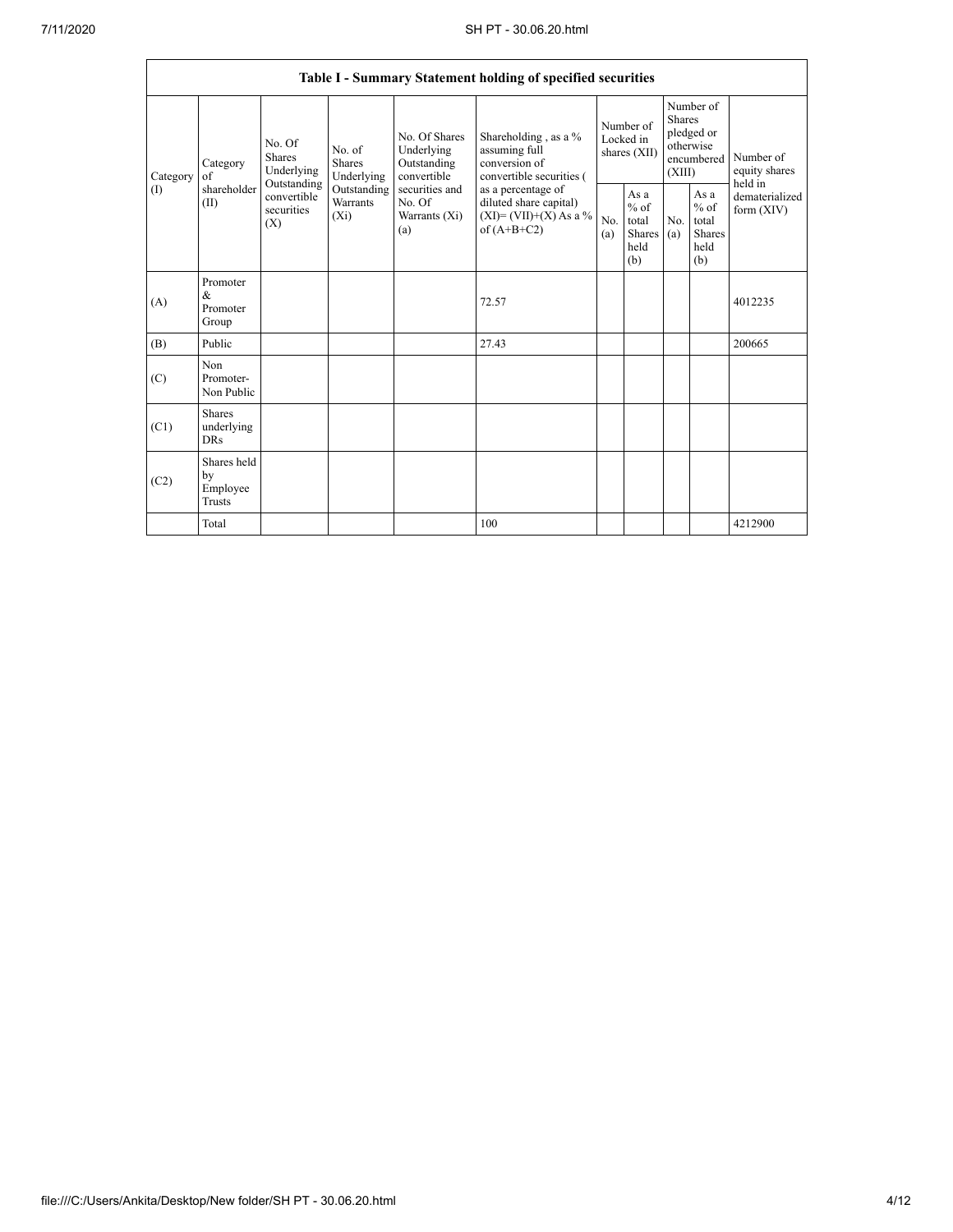|                                                                                         |                                                                                                                     |                                                                              |                            |                       |                                    |                             | Table II - Statement showing shareholding pattern of the Promoter and Promoter Group          |                               |               |                                 |                                 |  |
|-----------------------------------------------------------------------------------------|---------------------------------------------------------------------------------------------------------------------|------------------------------------------------------------------------------|----------------------------|-----------------------|------------------------------------|-----------------------------|-----------------------------------------------------------------------------------------------|-------------------------------|---------------|---------------------------------|---------------------------------|--|
|                                                                                         |                                                                                                                     |                                                                              | No. of                     | No. Of<br>Partly      | No. Of                             | Total<br>nos.               | Shareholding as<br>a % of total no.                                                           | each class of securities (IX) |               | Number of Voting Rights held in |                                 |  |
| Sr.                                                                                     | Category &<br>Name of the                                                                                           | Nos. Of<br>shareholders                                                      | fully<br>paid up<br>equity | paid-<br>up<br>equity | shares<br>underlying<br>Depository | shares<br>held<br>$(VII) =$ | of shares<br>(calculated as<br>per SCRR,                                                      | No of Voting (XIV) Rights     |               |                                 | Total<br>as a %                 |  |
|                                                                                         | Shareholders (I)                                                                                                    | (III)                                                                        | shares<br>held (IV)        | shares<br>held<br>(V) | Receipts<br>(VI)                   | $(IV)+$<br>$(V)$ +<br>(VI)  | 1957) (VIII) As<br>$a\%$ of<br>$(A+B+C2)$                                                     | Class eg:<br>Χ                | Class<br>eg:y | Total                           | of<br>Total<br>Voting<br>rights |  |
| A                                                                                       | Table II - Statement showing shareholding pattern of the Promoter and Promoter Group                                |                                                                              |                            |                       |                                    |                             |                                                                                               |                               |               |                                 |                                 |  |
| (1)                                                                                     | Indian                                                                                                              |                                                                              |                            |                       |                                    |                             |                                                                                               |                               |               |                                 |                                 |  |
| (d)                                                                                     | Any Other<br>(specify)                                                                                              | $\overline{c}$                                                               | 4012235                    |                       |                                    | 4012235                     | 72.57                                                                                         | 4012235                       |               | 4012235                         | 72.57                           |  |
| Sub-Total $(A)$<br>(1)                                                                  |                                                                                                                     | $\overline{c}$                                                               | 4012235                    |                       |                                    | 4012235                     | 72.57                                                                                         | 4012235                       |               | 4012235                         | 72.57                           |  |
| (2)                                                                                     | Foreign                                                                                                             |                                                                              |                            |                       |                                    |                             |                                                                                               |                               |               |                                 |                                 |  |
| Total<br>Shareholding<br>of Promoter<br>and Promoter<br>Group $(A)=$<br>$(A)(1)+(A)(2)$ |                                                                                                                     | 2                                                                            | 4012235                    |                       |                                    | 4012235                     | 72.57                                                                                         | 4012235                       |               | 4012235                         | 72.57                           |  |
| B                                                                                       |                                                                                                                     | Table III - Statement showing shareholding pattern of the Public shareholder |                            |                       |                                    |                             |                                                                                               |                               |               |                                 |                                 |  |
| (1)                                                                                     | Institutions                                                                                                        |                                                                              |                            |                       |                                    |                             |                                                                                               |                               |               |                                 |                                 |  |
| (f)                                                                                     | Financial<br>Institutions/<br><b>Banks</b>                                                                          | $\mathbf{1}$                                                                 | 50                         |                       |                                    | 50                          | $\bf{0}$                                                                                      | 50                            |               | 50                              | $\boldsymbol{0}$                |  |
| Sub-Total $(B)$<br>(1)                                                                  |                                                                                                                     | $\mathbf{1}$                                                                 | 50                         |                       |                                    | 50                          | $\bf{0}$                                                                                      | 50                            |               | 50                              | $\boldsymbol{0}$                |  |
| (3)                                                                                     | Non-institutions                                                                                                    |                                                                              |                            |                       |                                    |                             |                                                                                               |                               |               |                                 |                                 |  |
| (a(i))                                                                                  | Individuals -<br>i.Individual<br>shareholders<br>holding<br>nominal share<br>capital up to Rs.<br>2 lakhs.          | 18381                                                                        | 1355563                    |                       |                                    | 1355563 24.52               |                                                                                               | 1355563                       |               | 1355563 24.52                   |                                 |  |
| (a(ii))                                                                                 | Individuals - ii.<br>Individual<br>shareholders<br>holding<br>nominal share<br>capital in excess<br>of Rs. 2 lakhs. | 1                                                                            | 23823                      |                       |                                    | 23823                       | 0.43                                                                                          | 23823                         |               | 23823                           | 0.43                            |  |
| (e)                                                                                     | Any Other<br>(specify)                                                                                              | $70\,$                                                                       | 136864                     |                       |                                    | 136864                      | 2.48                                                                                          | 136864                        |               | 136864                          | 2.48                            |  |
| Sub-Total (B)<br>(3)                                                                    |                                                                                                                     | 18452                                                                        | 1516250                    |                       |                                    | 1516250                     | 27.43                                                                                         | 1516250                       |               | 1516250 27.43                   |                                 |  |
| <b>Total Public</b><br>Shareholding<br>$(B)= (B)(1) +$<br>$(B)(2)+(B)(3)$               |                                                                                                                     | 18453                                                                        | 1516300                    |                       |                                    | 1516300                     | 27.43                                                                                         | 1516300                       |               | 1516300 27.43                   |                                 |  |
| $\mathbf C$                                                                             |                                                                                                                     |                                                                              |                            |                       |                                    |                             | Table IV - Statement showing shareholding pattern of the Non Promoter- Non Public shareholder |                               |               |                                 |                                 |  |
| Total (<br>$\mathrm{A} \text{+} \mathrm{B} \text{+} \mathrm{C2}$ )                      |                                                                                                                     | 18455                                                                        | 5528535                    |                       |                                    | 5528535                     | 100                                                                                           | 5528535                       |               | 5528535                         | 100                             |  |
| Total $(A+B+C)$                                                                         |                                                                                                                     | 18455                                                                        | 5528535                    |                       |                                    | 5528535                     | 100                                                                                           | 5528535                       |               | 5528535                         | 100                             |  |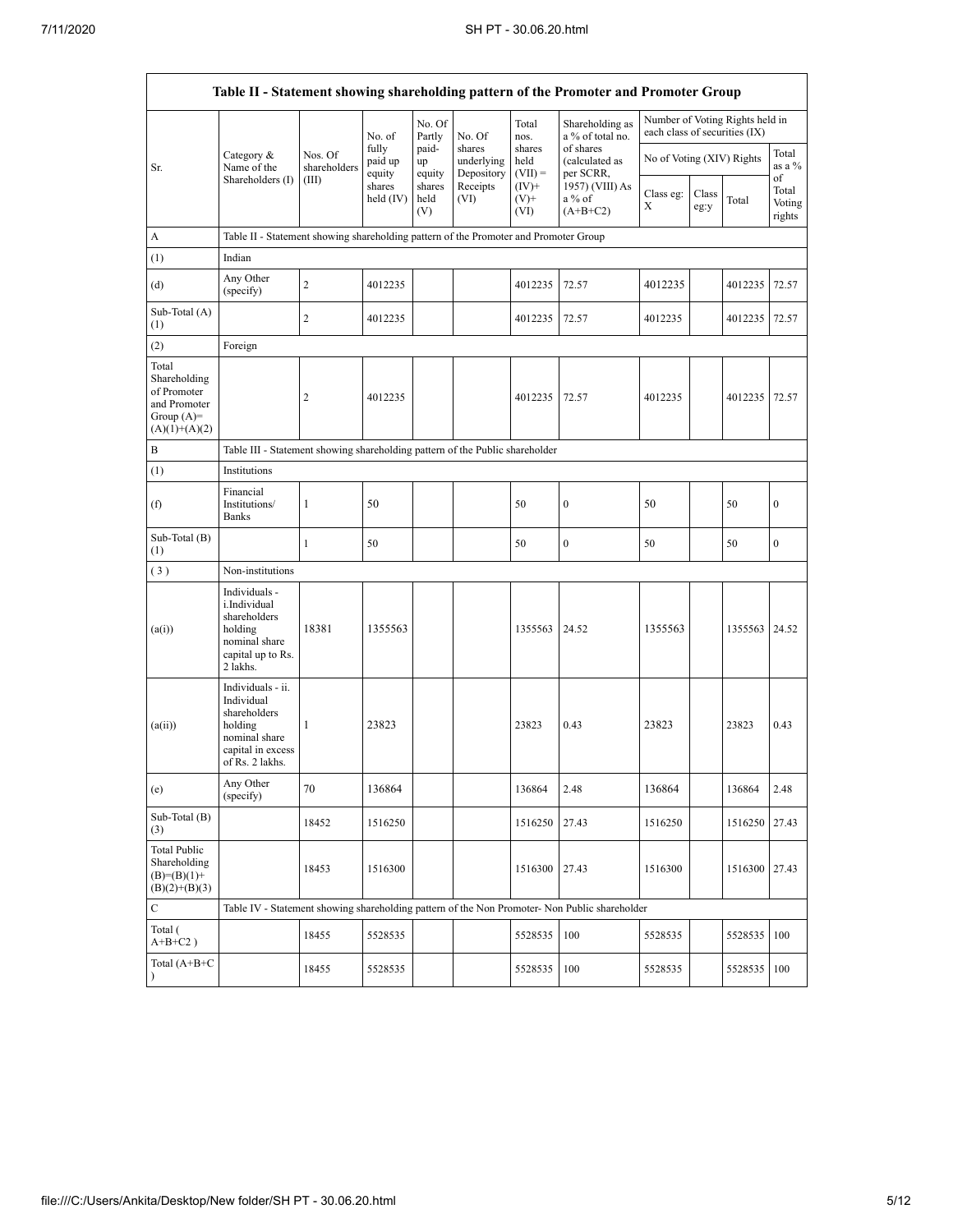Ē

|                                                                                         | Table II - Statement showing shareholding pattern of the Promoter and Promoter Group                                                                     |             |                                                           |                                                                                                                                                                           |                                        |                                                  |                                                                        |                                                         |                                       |
|-----------------------------------------------------------------------------------------|----------------------------------------------------------------------------------------------------------------------------------------------------------|-------------|-----------------------------------------------------------|---------------------------------------------------------------------------------------------------------------------------------------------------------------------------|----------------------------------------|--------------------------------------------------|------------------------------------------------------------------------|---------------------------------------------------------|---------------------------------------|
| Sr.                                                                                     | No. Of<br>No. of<br><b>Shares</b><br><b>Shares</b><br>Underlying<br>Underlying<br>Outstanding<br>convertible<br>Warrants<br>securities<br>$(X_i)$<br>(X) |             | No. Of Shares<br>Underlying<br>Outstanding<br>convertible | Shareholding, as a %<br>assuming full conversion of<br>convertible securities (as a<br>percentage of diluted share<br>capital) $(XI) = (VII)+(X) As$<br>a % of $(A+B+C2)$ | Number of<br>Locked in<br>shares (XII) |                                                  | Number of<br>Shares<br>pledged or<br>otherwise<br>encumbered<br>(XIII) |                                                         | Number of<br>equity shares<br>held in |
|                                                                                         |                                                                                                                                                          | Outstanding | securities and<br>No. Of Warrants<br>$(X_i)(a)$           |                                                                                                                                                                           | No.<br>(a)                             | As a<br>$%$ of<br>total<br>Shares<br>held<br>(b) | No.<br>(a)                                                             | As a<br>$%$ of<br>total<br><b>Shares</b><br>held<br>(b) | dematerialized<br>form $(XIV)$        |
| A                                                                                       |                                                                                                                                                          |             |                                                           | Table II - Statement showing shareholding pattern of the Promoter and Promoter Group                                                                                      |                                        |                                                  |                                                                        |                                                         |                                       |
| (1)                                                                                     | Indian                                                                                                                                                   |             |                                                           |                                                                                                                                                                           |                                        |                                                  |                                                                        |                                                         |                                       |
| (d)                                                                                     |                                                                                                                                                          |             |                                                           | 72.57                                                                                                                                                                     |                                        |                                                  |                                                                        |                                                         | 4012235                               |
| Sub-Total (A)<br>(1)                                                                    |                                                                                                                                                          |             |                                                           | 72.57                                                                                                                                                                     |                                        |                                                  |                                                                        |                                                         | 4012235                               |
| (2)                                                                                     | Foreign                                                                                                                                                  |             |                                                           |                                                                                                                                                                           |                                        |                                                  |                                                                        |                                                         |                                       |
| Total<br>Shareholding<br>of Promoter<br>and Promoter<br>Group $(A)=$<br>$(A)(1)+(A)(2)$ |                                                                                                                                                          |             |                                                           | 72.57                                                                                                                                                                     |                                        |                                                  |                                                                        |                                                         | 4012235                               |
| B                                                                                       |                                                                                                                                                          |             |                                                           | Table III - Statement showing shareholding pattern of the Public shareholder                                                                                              |                                        |                                                  |                                                                        |                                                         |                                       |
| (1)                                                                                     | Institutions                                                                                                                                             |             |                                                           |                                                                                                                                                                           |                                        |                                                  |                                                                        |                                                         |                                       |
| (f)                                                                                     |                                                                                                                                                          |             |                                                           | $\boldsymbol{0}$                                                                                                                                                          |                                        |                                                  |                                                                        |                                                         | $\boldsymbol{0}$                      |
| Sub-Total (B)<br>(1)                                                                    |                                                                                                                                                          |             |                                                           | $\theta$                                                                                                                                                                  |                                        |                                                  |                                                                        |                                                         | $\overline{0}$                        |
| (3)                                                                                     | Non-institutions                                                                                                                                         |             |                                                           |                                                                                                                                                                           |                                        |                                                  |                                                                        |                                                         |                                       |
| (a(i))                                                                                  |                                                                                                                                                          |             |                                                           | 24.52                                                                                                                                                                     |                                        |                                                  |                                                                        |                                                         | 152328                                |
| (a(ii))                                                                                 |                                                                                                                                                          |             |                                                           | 0.43                                                                                                                                                                      |                                        |                                                  |                                                                        |                                                         | 23823                                 |
| (e)                                                                                     |                                                                                                                                                          |             |                                                           | 2.48                                                                                                                                                                      |                                        |                                                  |                                                                        |                                                         | 24514                                 |
| Sub-Total (B)<br>(3)                                                                    |                                                                                                                                                          |             |                                                           | 27.43                                                                                                                                                                     |                                        |                                                  |                                                                        |                                                         | 200665                                |
| <b>Total Public</b><br>Shareholding<br>$(B)=(B)(1)+$<br>$(B)(2)+(B)(3)$                 |                                                                                                                                                          |             |                                                           | 27.43                                                                                                                                                                     |                                        |                                                  |                                                                        |                                                         | 200665                                |
| C                                                                                       |                                                                                                                                                          |             |                                                           | Table IV - Statement showing shareholding pattern of the Non Promoter- Non Public shareholder                                                                             |                                        |                                                  |                                                                        |                                                         |                                       |
| Total (<br>$A+B+C2$ )                                                                   |                                                                                                                                                          |             |                                                           | 100                                                                                                                                                                       |                                        |                                                  |                                                                        |                                                         | 4212900                               |
| Total (A+B+C<br>$\mathcal{E}$                                                           |                                                                                                                                                          |             |                                                           | 100                                                                                                                                                                       |                                        |                                                  |                                                                        |                                                         | 4212900                               |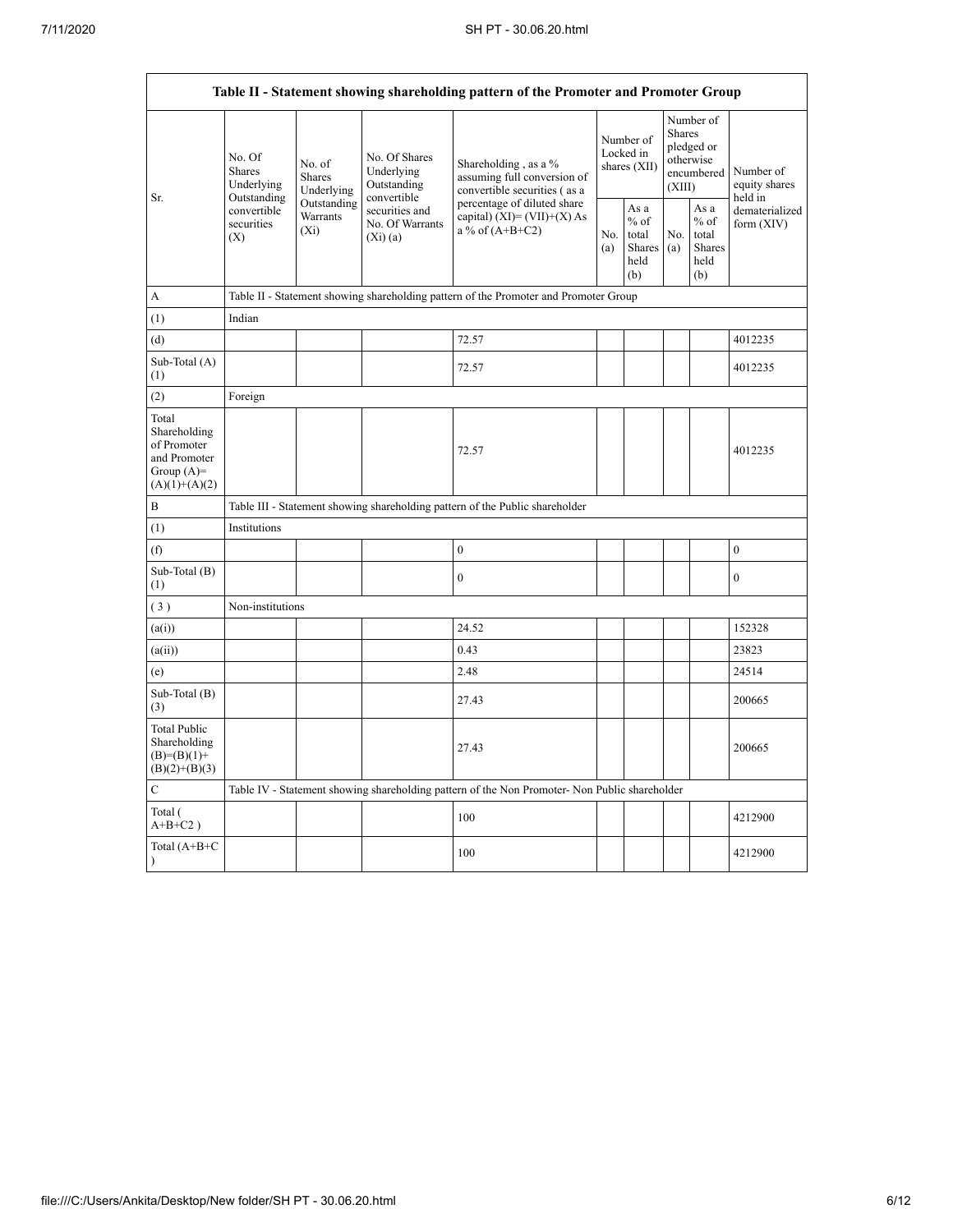|                                                                                                                                                                                        | Any Other (specify)                                           |                                 |                       |  |  |  |  |  |
|----------------------------------------------------------------------------------------------------------------------------------------------------------------------------------------|---------------------------------------------------------------|---------------------------------|-----------------------|--|--|--|--|--|
| Searial No.                                                                                                                                                                            | $\mathbf{1}$                                                  | $\overline{2}$                  |                       |  |  |  |  |  |
| Category                                                                                                                                                                               | <b>Bodies Corporate</b>                                       | <b>Bodies Corporate</b>         | Click here to go back |  |  |  |  |  |
| Name of the<br>Shareholders (I)                                                                                                                                                        | <b>BBIGPLAS POLY PRIVATE LTD</b>                              | KKALPANA INDUSTRIES (INDIA) LTD |                       |  |  |  |  |  |
| PAN(II)                                                                                                                                                                                | AADCK7909G                                                    | AABCK2239D                      | Total                 |  |  |  |  |  |
| No. of the<br>Shareholders (I)                                                                                                                                                         | $\mathbf{1}$                                                  | $\mathbf{1}$                    | $\overline{c}$        |  |  |  |  |  |
| No. of fully paid<br>up equity shares<br>held (IV)                                                                                                                                     | 2009315                                                       | 2002920                         | 4012235               |  |  |  |  |  |
| No. Of Partly paid-<br>up equity shares<br>held(V)                                                                                                                                     |                                                               |                                 |                       |  |  |  |  |  |
| No. Of shares<br>underlying<br>Depository<br>Receipts (VI)                                                                                                                             |                                                               |                                 |                       |  |  |  |  |  |
| Total nos. shares<br>held $(VII) = (IV) +$<br>$(V)$ + $(VI)$                                                                                                                           | 2009315                                                       | 2002920                         | 4012235               |  |  |  |  |  |
| Shareholding as a<br>% of total no. of<br>shares (calculated<br>as per SCRR,<br>1957) (VIII) As a<br>% of $(A+B+C2)$                                                                   | 36.34                                                         | 36.23                           | 72.57                 |  |  |  |  |  |
|                                                                                                                                                                                        | Number of Voting Rights held in each class of securities (IX) |                                 |                       |  |  |  |  |  |
| Class eg: X                                                                                                                                                                            | 2009315                                                       | 2002920                         | 4012235               |  |  |  |  |  |
| Class eg:y                                                                                                                                                                             |                                                               |                                 |                       |  |  |  |  |  |
| Total                                                                                                                                                                                  | 2009315                                                       | 2002920                         | 4012235               |  |  |  |  |  |
| Total as a % of<br>Total Voting rights                                                                                                                                                 | 36.34                                                         | 36.23                           | 72.57                 |  |  |  |  |  |
| No. Of Shares<br>Underlying<br>Outstanding<br>convertible<br>securities $(X)$                                                                                                          |                                                               |                                 |                       |  |  |  |  |  |
| No. of Shares<br>Underlying<br>Outstanding<br>Warrants (Xi)                                                                                                                            |                                                               |                                 |                       |  |  |  |  |  |
| No. Of Shares<br>Underlying<br>Outstanding<br>convertible<br>securities and No.<br>Of Warrants (Xi)<br>(a)                                                                             |                                                               |                                 |                       |  |  |  |  |  |
| Shareholding, as a<br>% assuming full<br>conversion of<br>convertible<br>securities (as a<br>percentage of<br>diluted share<br>capital) $(XI)=$<br>$(VII)+(X)$ As a %<br>of $(A+B+C2)$ | 36.34                                                         | 36.23                           | 72.57                 |  |  |  |  |  |
| Number of Locked in shares (XII)                                                                                                                                                       |                                                               |                                 |                       |  |  |  |  |  |
| No. (a)                                                                                                                                                                                |                                                               |                                 |                       |  |  |  |  |  |
| As a % of total<br>Shares held (b)                                                                                                                                                     |                                                               |                                 |                       |  |  |  |  |  |
|                                                                                                                                                                                        | Number of Shares pledged or otherwise encumbered (XIII)       |                                 |                       |  |  |  |  |  |
| No. (a)                                                                                                                                                                                |                                                               |                                 |                       |  |  |  |  |  |
| As a % of total<br>Shares held (b)                                                                                                                                                     |                                                               |                                 |                       |  |  |  |  |  |
| Number of equity                                                                                                                                                                       | 2009315                                                       | 2002920                         | 4012235               |  |  |  |  |  |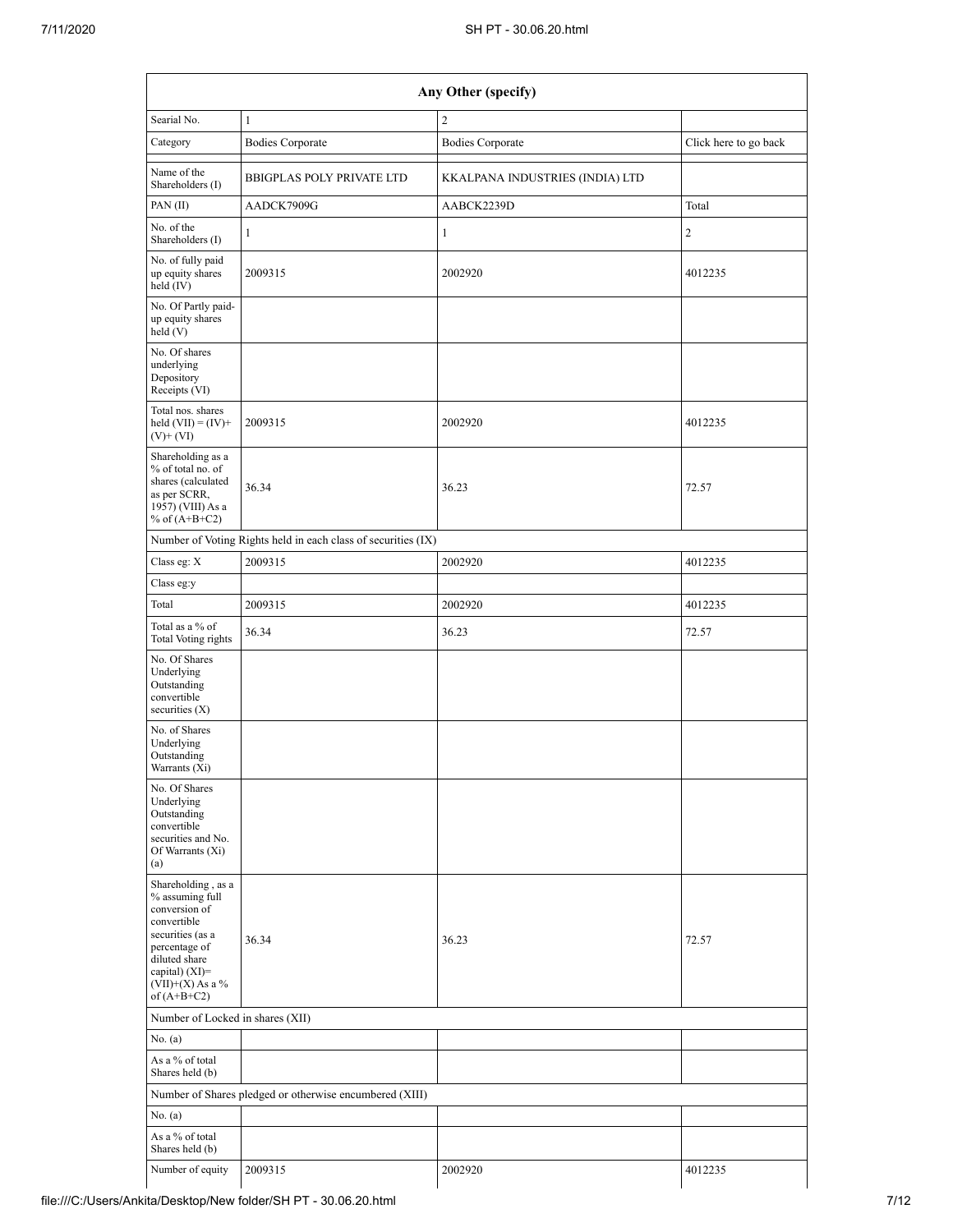| shares held in<br>dematerialized<br>form $(XIV)$ |          |          |  |  |  |  |
|--------------------------------------------------|----------|----------|--|--|--|--|
| Reason for not providing PAN                     |          |          |  |  |  |  |
| Reason for not<br>providing PAN                  |          |          |  |  |  |  |
| Shareholder type                                 | Promoter | Promoter |  |  |  |  |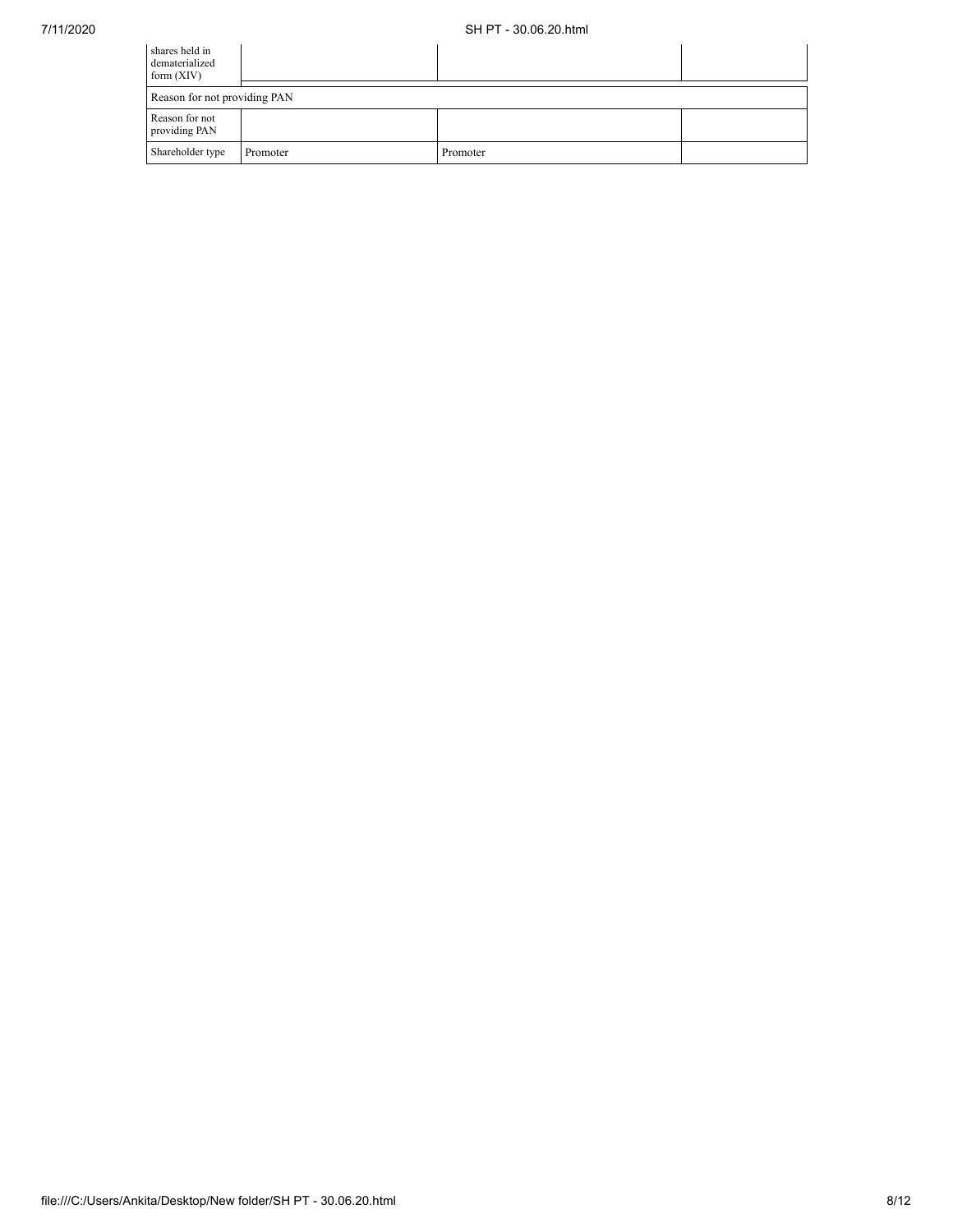|                                                                                                                                                                                      | Any Other (specify)        |                                                               |                              |                     |            |                          |  |  |  |  |
|--------------------------------------------------------------------------------------------------------------------------------------------------------------------------------------|----------------------------|---------------------------------------------------------------|------------------------------|---------------------|------------|--------------------------|--|--|--|--|
| Searial No.                                                                                                                                                                          | $\mathbf{1}$               | $\overline{c}$                                                | $\overline{\mathbf{3}}$      | $\overline{4}$      | 5          |                          |  |  |  |  |
| Category                                                                                                                                                                             | <b>Bodies</b><br>Corporate | <b>Bodies Corporate</b>                                       | Non-Resident Indian<br>(NRI) | Clearing<br>Members | <b>HUF</b> |                          |  |  |  |  |
| Category / More<br>than 1 percentage                                                                                                                                                 | Category                   | More than 1 percentage of<br>shareholding                     | Category                     | Category            | Category   |                          |  |  |  |  |
| Name of the<br>Shareholders (I)                                                                                                                                                      |                            | <b>SIKKIM BANK LIMITED</b>                                    |                              |                     |            | Click here to<br>go back |  |  |  |  |
| PAN (II)                                                                                                                                                                             |                            | ZZZZZ9999Z                                                    |                              |                     |            | Total                    |  |  |  |  |
| No. of the<br>Shareholders (I)                                                                                                                                                       | 58                         | $\mathbf{1}$                                                  | 1                            | 1                   | 10         | 70                       |  |  |  |  |
| No. of fully paid<br>up equity shares<br>held (IV)                                                                                                                                   | 131810                     | 100000                                                        | 300                          | 35                  | 4719       | 136864                   |  |  |  |  |
| No. Of Partly paid-<br>up equity shares<br>held (V)                                                                                                                                  |                            |                                                               |                              |                     |            |                          |  |  |  |  |
| No. Of shares<br>underlying<br>Depository<br>Receipts (VI)                                                                                                                           |                            |                                                               |                              |                     |            |                          |  |  |  |  |
| Total nos. shares<br>held $(VII) = (IV) +$<br>$(V)$ + $(VI)$                                                                                                                         | 131810                     | 100000                                                        | 300                          | 35                  | 4719       | 136864                   |  |  |  |  |
| Shareholding as a<br>% of total no. of<br>shares (calculated<br>as per SCRR,<br>1957) (VIII) As a<br>% of $(A+B+C2)$                                                                 | 2.38                       | 1.81                                                          | 0.01                         | $\boldsymbol{0}$    | 0.09       | 2.48                     |  |  |  |  |
|                                                                                                                                                                                      |                            | Number of Voting Rights held in each class of securities (IX) |                              |                     |            |                          |  |  |  |  |
| Class eg: X                                                                                                                                                                          | 131810                     | 100000                                                        | 300                          | 35                  | 4719       | 136864                   |  |  |  |  |
| Class eg:y                                                                                                                                                                           |                            |                                                               |                              |                     |            |                          |  |  |  |  |
| Total                                                                                                                                                                                | 131810                     | 100000                                                        | 300                          | 35                  | 4719       | 136864                   |  |  |  |  |
| Total as a % of<br><b>Total Voting rights</b>                                                                                                                                        | 2.38                       | 1.81                                                          | 0.01                         | $\boldsymbol{0}$    | 0.09       | 2.48                     |  |  |  |  |
| No. Of Shares<br>Underlying<br>Outstanding<br>convertible<br>securities $(X)$                                                                                                        |                            |                                                               |                              |                     |            |                          |  |  |  |  |
| No. of Shares<br>Underlying<br>Outstanding<br>Warrants (Xi)                                                                                                                          |                            |                                                               |                              |                     |            |                          |  |  |  |  |
| No. Of Shares<br>Underlying<br>Outstanding<br>convertible<br>securities and No.<br>Of Warrants (Xi)<br>(a)                                                                           |                            |                                                               |                              |                     |            |                          |  |  |  |  |
| Shareholding, as a<br>% assuming full<br>conversion of<br>convertible<br>securities (as a<br>percentage of<br>diluted share<br>capital) (XI)=<br>$(VII)+(X)$ As a %<br>of $(A+B+C2)$ | 2.38                       | 1.81                                                          | 0.01                         | $\boldsymbol{0}$    | 0.09       | 2.48                     |  |  |  |  |
| Number of Locked in shares (XII)                                                                                                                                                     |                            |                                                               |                              |                     |            |                          |  |  |  |  |
| No. (a)                                                                                                                                                                              |                            |                                                               |                              |                     |            |                          |  |  |  |  |
| As a % of total<br>Shares held (b)                                                                                                                                                   |                            |                                                               |                              |                     |            |                          |  |  |  |  |
| Number of equity<br>shares held in<br>dematerialized<br>form $(XIV)$                                                                                                                 | 19460                      | $\boldsymbol{0}$                                              | 300                          | 35                  | 4719       | 24514                    |  |  |  |  |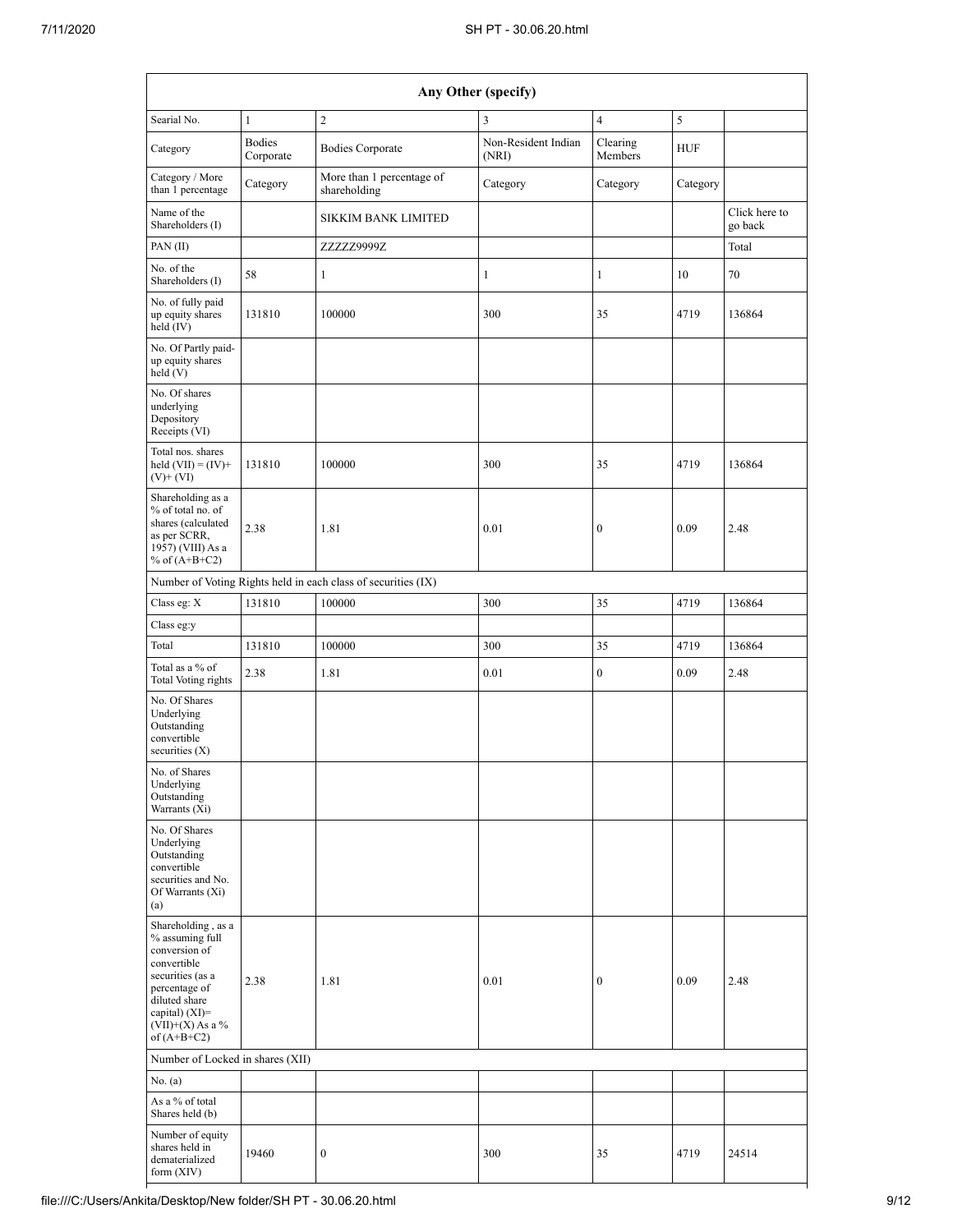| Reason for not providing PAN    |                        |  |  |
|---------------------------------|------------------------|--|--|
| Reason for not<br>providing PAN | Textual Information(1) |  |  |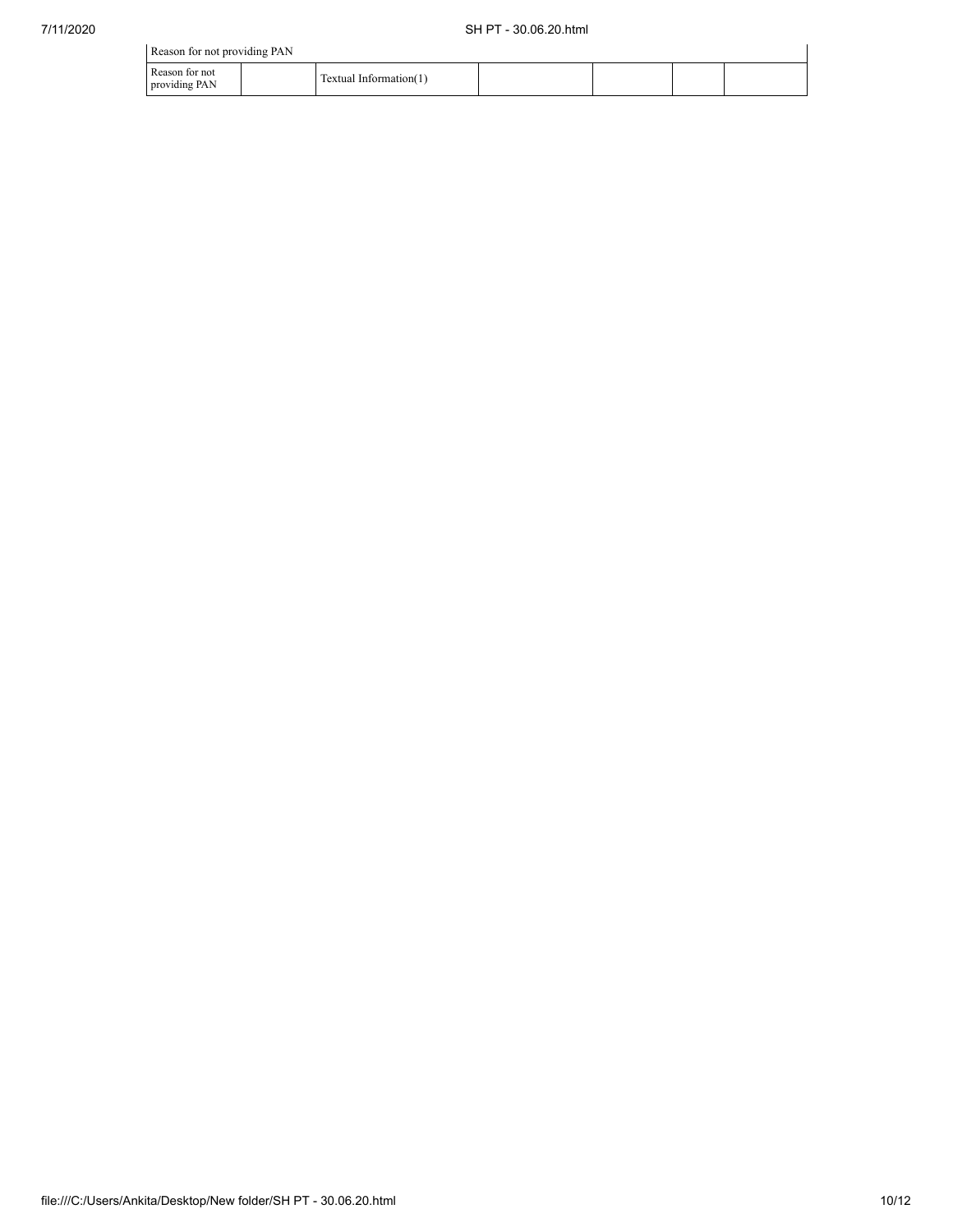|                        | <b>Text Block</b>        |
|------------------------|--------------------------|
| Textual Information(1) | <b>PAN NOT AVAILABLE</b> |